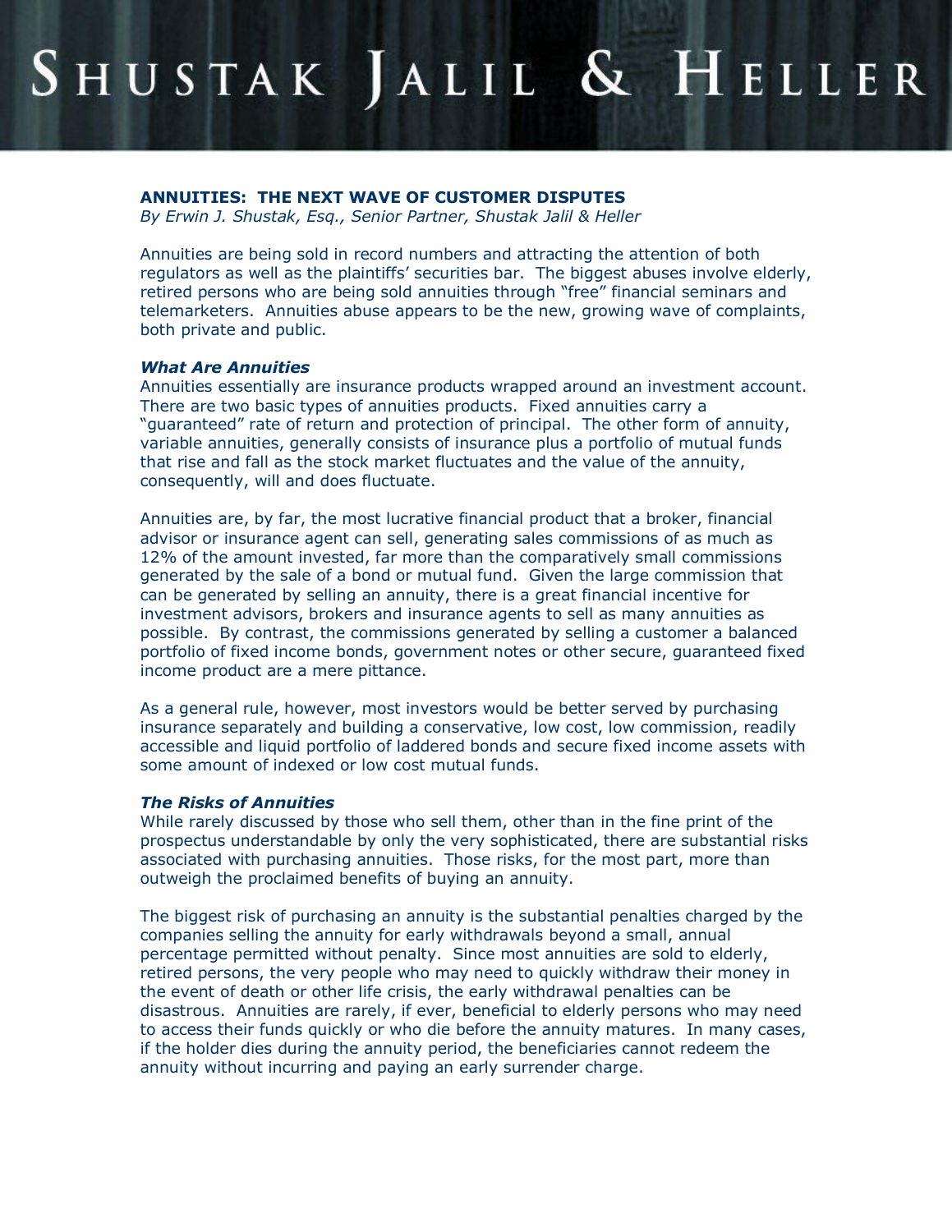The second biggest risk of purchasing an annuity is the substantial annual costs associated with owning one. An investor seeking a safe, guaranteed annual rate of return and safety of principal can have a reputable broker or advisor create a portfolio of diversified municipal, government or corporate bonds, of various maturities. The commissions in purchasing quality bonds is low and there is no annual carrying cost once the bond is purchased. If the portfolio is properly laddered (i.e. consists of bonds with different maturities so that a percentage of the total amount invested matures each year) the bonds can be held to maturity with sufficient liquidity to cover any unanticipated need for immediate cash. By contrast, many annuities carry annual fees of as much as 3% or more of the amount invested, money that does not provide any return for the investor and reduces the total yield of the annuity. While annuities can sound attractive and offer higher yields than otherwise available through direct fixed income investments, an investor must carefully weigh the impact of these on-going, annual fees to understand the true yield of an annuity.

Another very common abuse in the sale of annuities is the purchase of an annuity through an IRA, Keogh or other retirement account. Annuities do have certain tax benefits (a discussion of which is beyond the scope of this article), but any tax advantages are absolutely worthless when an annuity is purchased in an IRA or other tax-deferred retirement plan. As a rule, it never makes sense to purchase an annuity through an IRA or retirement plan and anyone who tries to sell one to a retirement account should be suspect.

### *The Growth of Annuities' Abuse*

As sales of annuities have soared, so have investor complaints related to them. Increasingly aggressive marketing has made annuities one of the hottest investments around, particularly for unsophisticated, elderly investors who were burned by the "tech-wreck" market collapse of 2000 and who are seeking a safe haven for their retirement funds. Money invested in variable annuities totaled *\$994*  **billion** at the end of 2003, up from \$771 billion in 1998. According to the NASD (The National Association of Securities Dealers), annuities complaints were at issue in approximately 600 arbitration cases in 2004, more than twice the number from three years earlier. Of the seven types of securities typically involved in customer securities arbitrations, annuities were the third most common, behind stocks and mutual fund abuses.

Sellers of annuities have caught the attention of regulators across the country. In February, for example, the California Attorney General and the California Insurance Commissioner filed a lawsuit against a group of companies and individuals that state officials said had tricked retirees into using their retirement investments to buy annuities. According to the complaint, using telemarketers and seminars under the guise of "estate planning", hundreds of millions of dollars worth of annuities were sold to elderly retirees for whom the product was unsuitable. According to regulators, the annuities were sold as a way to allay retirees' fears of outliving their assets when, in fact, the annuities ate up substantial amounts of their retirement funds in fees, commissions and expenses.

#### *"Switching" Abuses*

Recently, Waddell & Reed, one of the country's oldest mutual fund companies, paid \$16 million to settle charges brought by regulators saying that it fleeced investors by "switching" them into financial products, principally annuities, that benefited the brokers and the firm at their customer's expense. The NASD regulators charged the